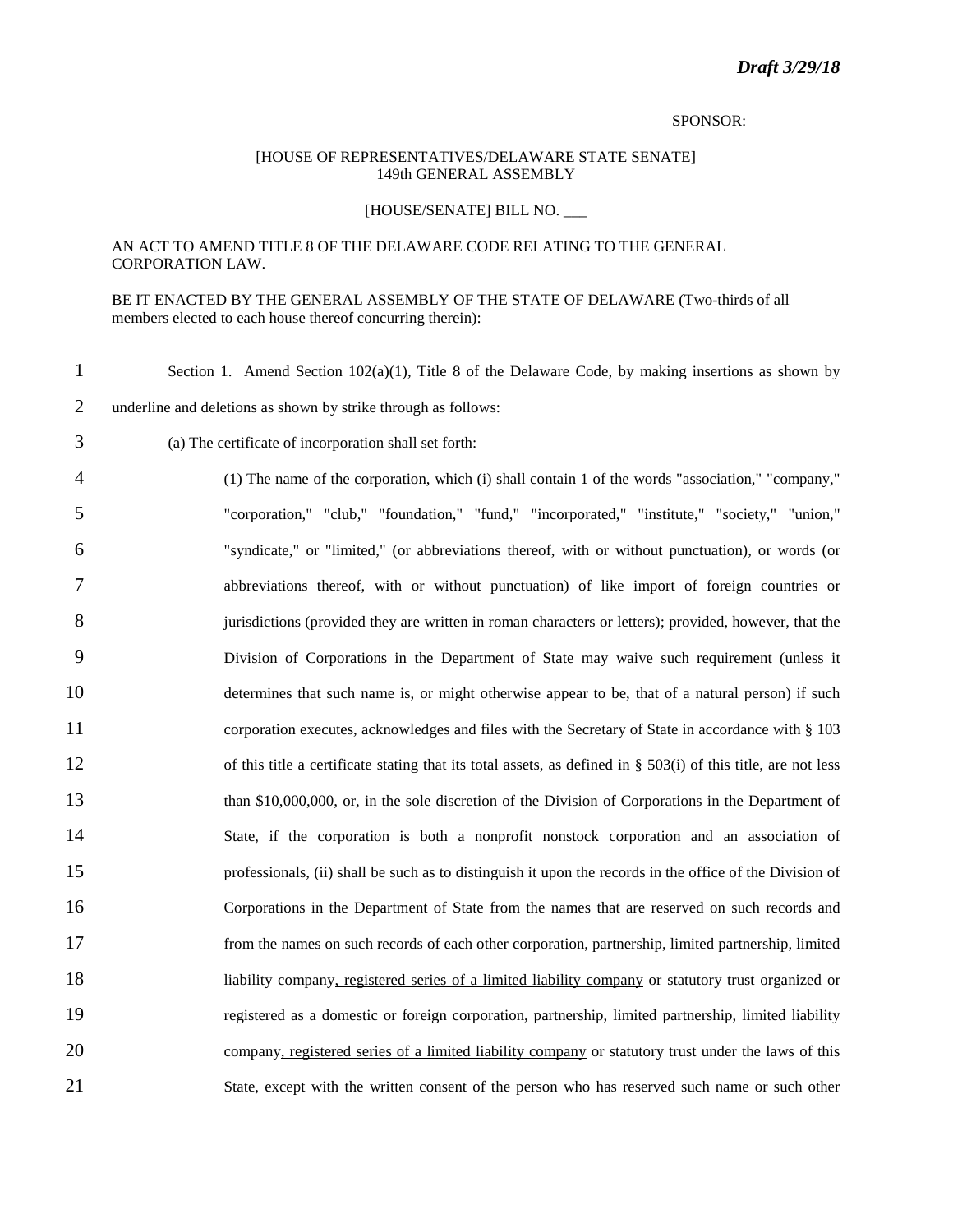foreign corporation or domestic or foreign partnership, limited partnership, limited liability company, registered series of a limited liability company or statutory trust, executed, 24 acknowledged and filed with the Secretary of State in accordance with § 103 of this title, or except 25 that, without prejudicing any rights of the person who has reserved such name or such other foreign corporation or domestic or foreign partnership, limited partnership, limited liability 27 company, registered series of a limited liability company or statutory trust, the Division of Corporations in the Department of State may waive such requirement if the corporation demonstrates to the satisfaction of the Secretary of State that the corporation or a predecessor entity previously has made substantial use of such name or a substantially similar name, that the corporation has made reasonable efforts to secure such written consent, and that such waiver is in the interest of the State, (iii) except as permitted by § 395 of this title, shall not contain the word "trust," and (iv) shall not contain the word "bank," or any variation thereof, except for the name of a bank reporting to and under the supervision of the State Bank Commissioner of this State or a subsidiary of a bank or savings association (as those terms are defined in the Federal Deposit Insurance Act, as amended, at 12 U.S.C. § 1813), or a corporation regulated under the Bank Holding Company Act of 1956, as amended, 12 U.S.C. § 1841 et seq., or the Home Owners' Loan Act, as amended, 12 U.S.C. § 1461 et seq.; provided, however, that this section shall not be construed to prevent the use of the word "bank," or any variation thereof, in a context clearly not purporting to refer to a banking business or otherwise likely to mislead the public about the nature of the business of the corporation or to lead to a pattern and practice of abuse that might cause harm to the interests of the public or the State as determined by the Division of Corporations in the Department of State; Section 2. Amend § 114(b), Title 8 of the Delaware Code, by making insertions as shown by underline and deletions as shown by strike through as follows:

- (b) Subsection (a) of this section shall not apply to:
- (1) Sections 102(a)(4), (b)(1) and (2), 109(a), 114, 141, 154, 215, 228, 230(b), 241, 242, 253, 254, 255, 256, 257, 258, 271, 276, 311, 312, 313, 390, and 503 of this title, which apply to nonstock
- corporations by their terms;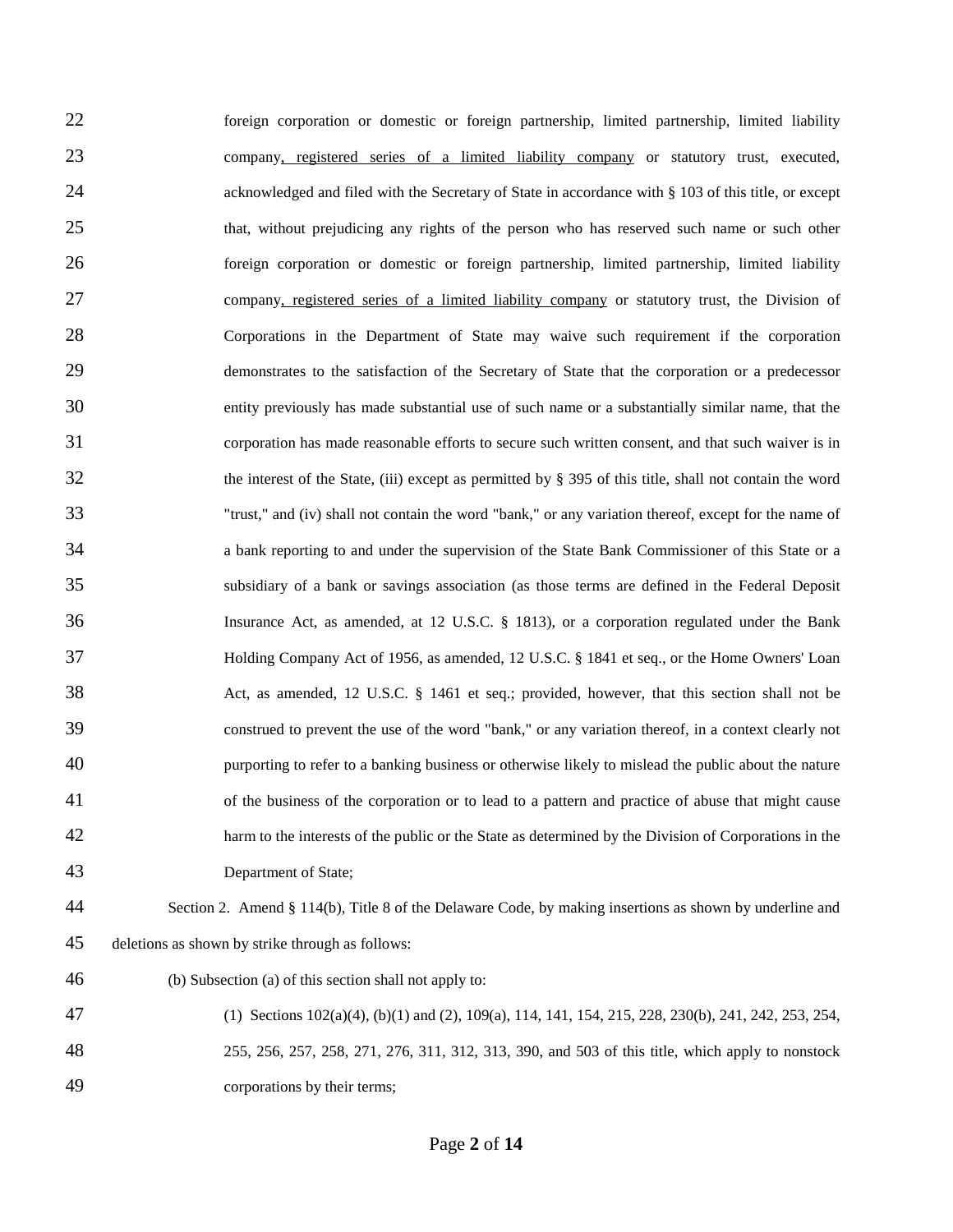| 50 | (2) Sections 102(f), 109(b) (last sentence), 151, 152, 153, 155, 156, 157(d), 158, 161, 162, 163,                      |
|----|------------------------------------------------------------------------------------------------------------------------|
| 51 | 164, 165, 166, 167, 168, 203, 204, 205, 211, 212, 213, 214, 216, 219, 222, 231, 243, 244, 251,                         |
| 52 | 252, 267, 274, 275, 324, 364, 366(a), 391 and 502(a)(5) of this title; and                                             |
| 53 | (3) Subchapter XIV and subchapter XVI of this chapter.                                                                 |
| 54 | Section 3. Amend § 114(c), Title 8 of the Delaware Code, by making insertions as shown by underline and                |
| 55 | deletions as shown by strike through as follows:                                                                       |
| 56 | (c) In the case of a nonprofit nonstock corporation, subsection (a) of this section shall not apply to:                |
| 57 | (1) The sections and subchapters listed in subsection (b) of this section;                                             |
| 58 | (2) Sections $102(b)(3)$ , $111(a)(2)$ and (3), $144(a)(2)$ , $217$ , $218(a)$ and (b), and $262$ of this title; and   |
| 59 | (3) Subchapter V, subchapter VI (other than Sections 204 and 205) and subchapter XV of this                            |
| 60 | chapter.                                                                                                               |
| 61 | Section 4. Amend § 204(c), Title 8 of the Delaware Code, by making insertions as shown by underline and                |
| 62 | deletions as shown by strike through as follows:                                                                       |
| 63 | (c) Each defective corporate act ratified pursuant to paragraph $(b)(1)$ of this section shall be submitted to         |
| 64 | stockholders for approval as provided in subsection (d) of this section, unless:                                       |
| 65 | $(1)$ $(A)$ No other provision of this title, and no provision of the certificate of incorporation or                  |
| 66 | bylaws of the corporation, or of any plan or agreement to which the corporation is a party, would                      |
| 67 | have required stockholder approval of such defective corporate act to be ratified, either at the time                  |
| 68 | of such defective corporate act or at the time the board of directors adopts the resolutions ratifying                 |
| 69 | such defective corporate act pursuant to paragraph (b)(1) of this section; and $(2)$ Such(B) such                      |
| 70 | defective corporate act did not result from a failure to comply with § 203 of this title-: or                          |
| 71 | (2) As of the record date for determining the stockholders entitled to vote on the ratification of                     |
| 72 | such defective corporate act, there are no shares of valid stock outstanding and entitled to vote                      |
| 73 | thereon, regardless of whether there then exist any shares of putative stock.                                          |
| 74 | Section 5. Amend § 204(d), Title 8 of the Delaware Code, by making insertions as shown by underline and                |
| 75 | deletions as shown by strike through as follows:                                                                       |
| 76 | (d) If the ratification of a defective corporate act is required to be submitted to stockholders for approval          |
| 77 | pursuant to subsection (c) of this section, due notice of the time, place, if any, and purpose of the meeting shall be |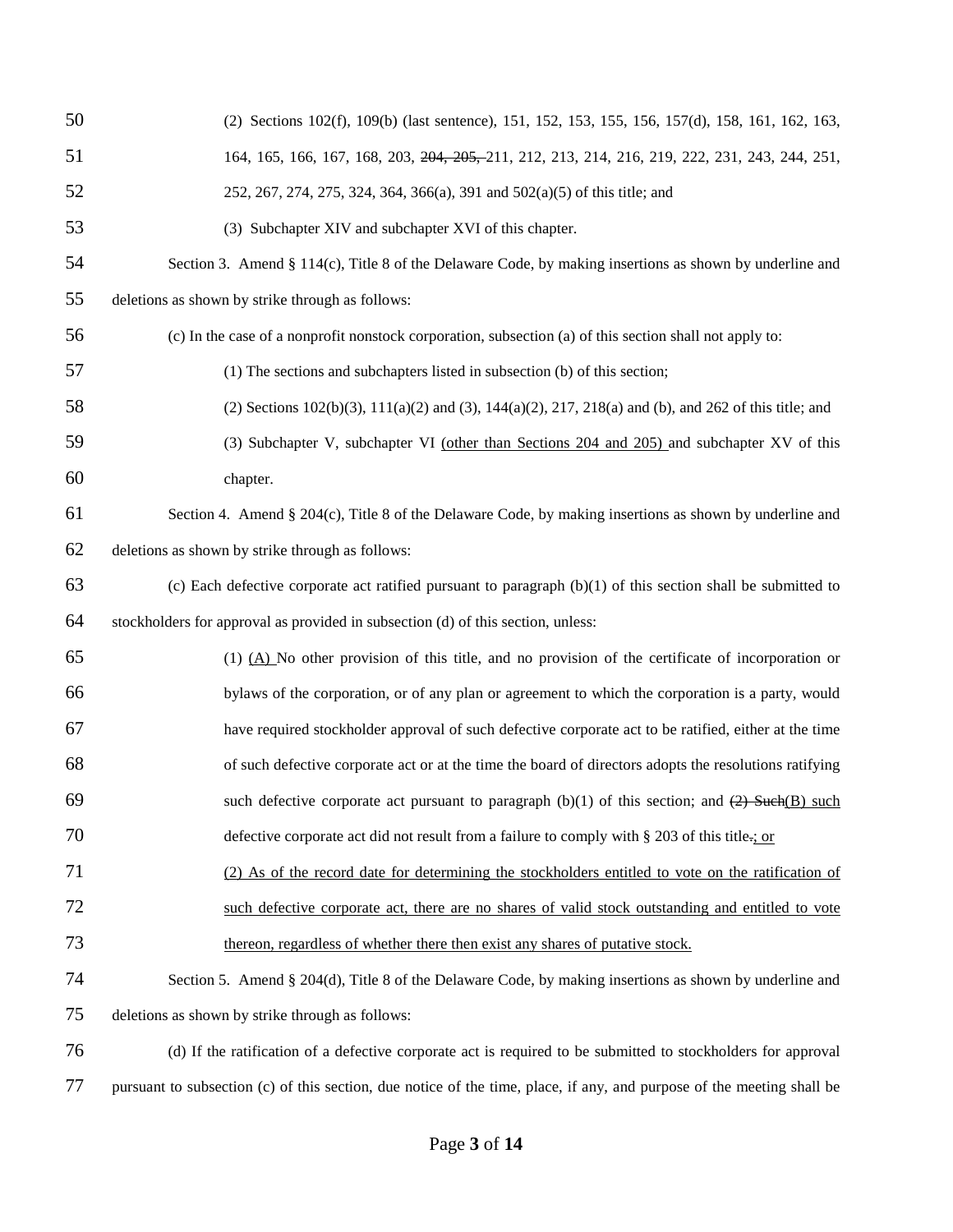given at least 20 days before the date of the meeting to each holder of valid stock and putative stock, whether voting or nonvoting, at the address of such holder as it appears or most recently appeared, as appropriate, on the records of the corporation. The notice shall also be given to the holders of record of valid stock and putative stock, whether 81 voting or nonvoting, as of the time of the defective corporate act (or, in the case of any defective corporate act that involved the establishment of a record date for notice of or voting at any meeting of stockholders, for action by written consent of stockholders in lieu of a meeting, or for any other purpose, the record date for notice of or voting 84 at such meeting, the record date for action by written consent, or the record date for such other action, as the case may be), other than holders whose identities or addresses cannot be determined from the records of the corporation. The notice shall contain a copy of the resolutions adopted by the board of directors pursuant to paragraph (b)(1) of 87 this section or the information required by paragraph  $(b)(1)(A)$  through (E) of this section and a statement that any claim that the defective corporate act or putative stock ratified hereunder is void or voidable due to the failure of 89 authorization, or that the Court of Chancery should declare in its discretion that a ratification in accordance with this section not be effective or be effective only on certain conditions must be brought within 120 days from the applicable validation effective time. At such meeting, the quorum and voting requirements applicable to ratification of such defective corporate act shall be the quorum and voting requirements applicable to the type of defective corporate act proposed to be ratified at the time of the approval of the ratification, except that:

 (1) If the certificate of incorporation or bylaws of the corporation, any plan or agreement to which the corporation was a party or any provision of this title in effect as of the time of the defective corporate act would have required a larger number or portion of stock or of any class or series thereof or of specified stockholders for a quorum to be present or to approve the defective corporate act, the presence or approval of such larger number or portion of stock or of such class or series thereof or of such specified stockholders shall be required for a quorum to be present or to approve the ratification of the defective corporate act, as applicable, except that the presence or approval of shares of any class or series of which no shares are then outstanding, or of any person 102 that is no longer a stockholder, shall not be required;

 (2) The approval by stockholders of the ratification of the election of a director shall require the 104 affirmative vote of the majority of shares present at the meeting and entitled to vote on the election of such director, except that if the certificate of incorporation or bylaws of the corporation then in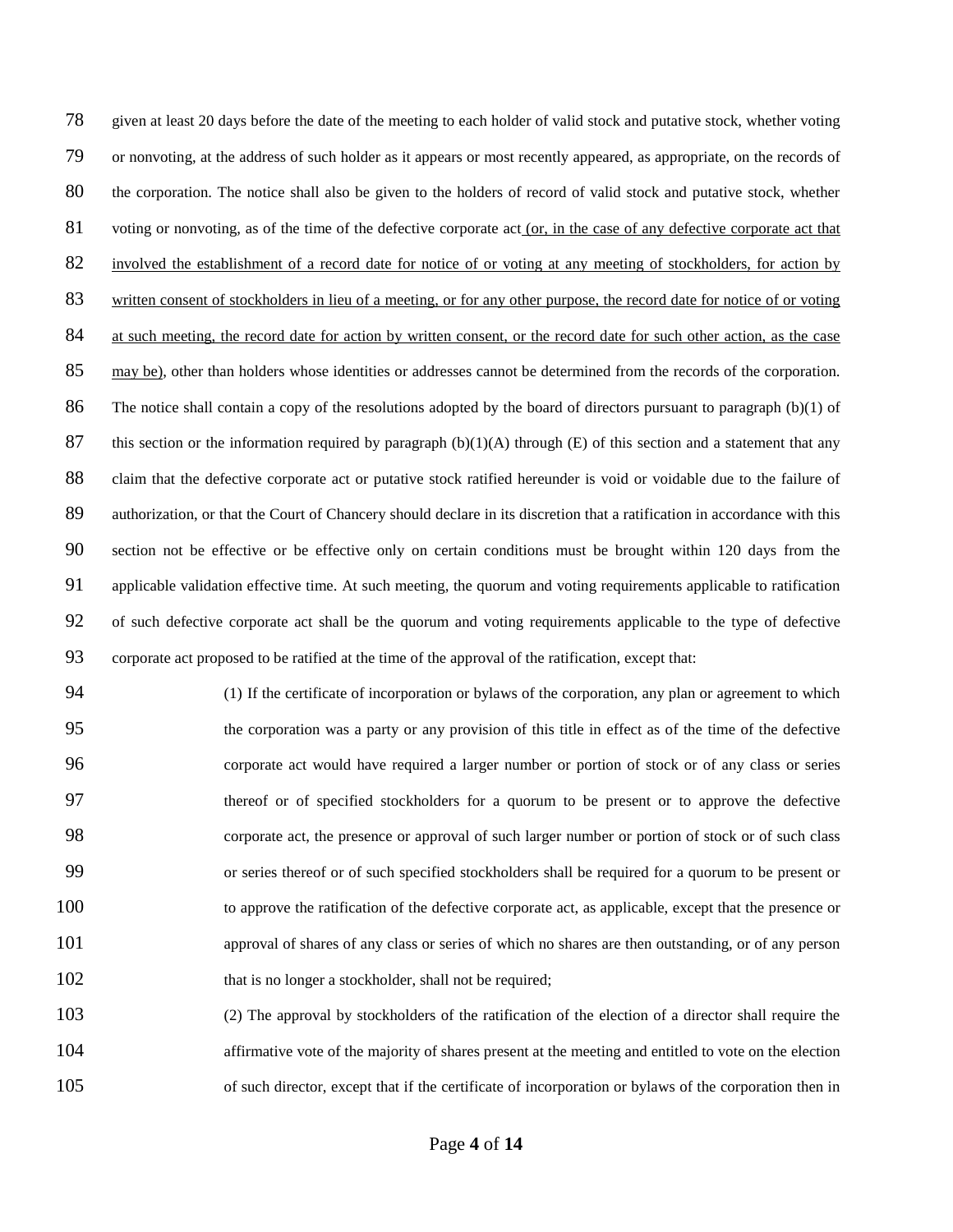effect or in effect at the time of the defective election require or required a larger number or **portion of stock or of any class or series thereof or of specified stockholders to elect such director,** 108 the affirmative vote of such larger number or portion of stock or of any class or series thereof or of 109 such specified stockholders shall be required to ratify the election of such director, except that the presence or approval of shares of any class or series of which no shares are then outstanding, or of any person that is no longer a stockholder, shall not be required; and

 (3) In the event of a failure of authorization resulting from failure to comply with the provisions of § 203 of this title, the ratification of the defective corporate act shall require the vote set forth in § 203(a)(3) of this title, regardless of whether such vote would have otherwise been required.

115 Shares of putative stock on the record date for determining stockholders entitled to vote on any matter submitted to stockholders pursuant to subsection (c) of this section (and without giving effect to any ratification that becomes effective after such record date) shall neither be entitled to vote nor counted for quorum purposes in any vote to 118 ratify any defective corporate act.

 Section 6. Amend § 204(g), Title 8 of the Delaware Code, by making insertions as shown by underline and deletions as shown by strike through as follows:

 (g) In respect of each defective corporate act ratified by the board of directors pursuant to subsection (b) of this section, prompt notice of the ratification shall be given to all holders of valid stock and putative stock, whether 123 voting or nonvoting, as of the date the board of directors adopts the resolutions approving such defective corporate 124 act, or as of a date within 60 days after such date of adoption, as established by the board of directors, at the address of such holder as it appears or most recently appeared, as appropriate, on the records of the corporation. The notice 126 shall also be given to the holders of record of valid stock and putative stock, whether voting or nonvoting, as of the 127 time of the defective corporate act, other than holders whose identities or addresses cannot be determined from the records of the corporation. The notice shall contain a copy of the resolutions adopted pursuant to subsection (b) of 129 this section or the information specified in paragraphs  $(b)(1)(A)$  through  $(E)$  or paragraphs  $(b)(2)(A)$  through  $(C)$  of this section, as applicable, and a statement that any claim that the defective corporate act or putative stock ratified hereunder is void or voidable due to the failure of authorization, or that the Court of Chancery should declare in its discretion that a ratification in accordance with this section not be effective or be effective only on certain conditions must be brought within 120 days from the later of the validation effective time or the time at which the notice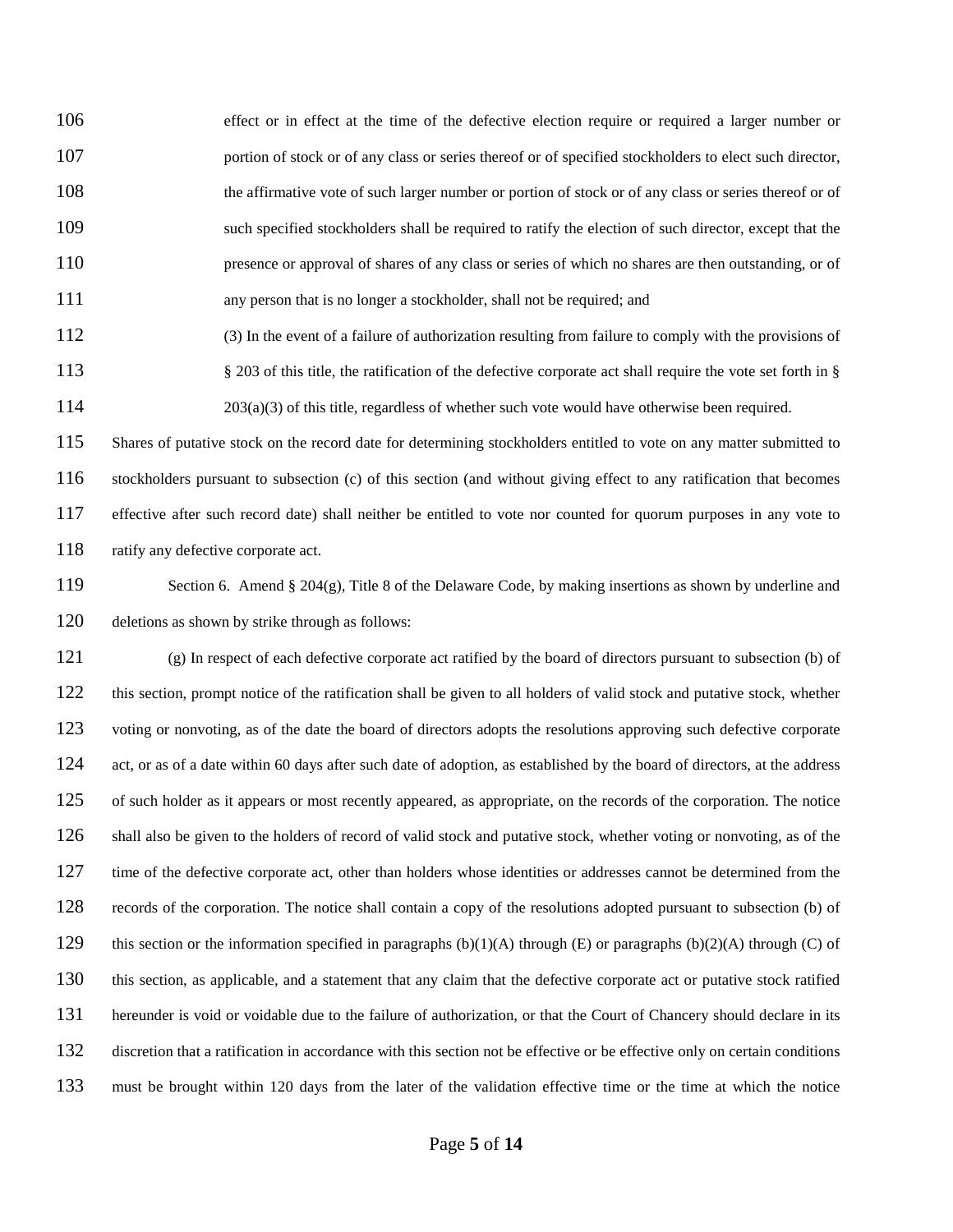required by this subsection is given. Notwithstanding the foregoing, (i) no such notice shall be required if notice of the ratification of the defective corporate act is to be given in accordance with subsection (d) of this section, and (ii) in the case of a corporation that has a class of stock listed on a national securities exchange, the notice required by this subsection and the second sentence of subsection (d) of this section may be deemed given if disclosed in a document publicly filed by the corporation with the Securities and Exchange Commission pursuant to §§ 13, 14 or 15(d) [15 U.S.C. §§ 78m, 77n or 78o(d)] of the Securities Exchange Act of 1934, as amended, and the rules and regulations promulgated thereunder, or the corresponding provisions of any subsequent United States federal securities laws, rules or regulations. If any defective corporate act has been approved by stockholders acting pursuant to § 228 of this title, the notice required by this subsection may be included in any notice required to be 143 given pursuant to  $\S$  228(e) of this title and, if so given, shall be sent to the stockholders entitled thereto under  $\S$  228(e) and to all holders of valid and putative stock to whom notice would be required under this subsection if the 145 defective corporate act had been approved at a meeting other than any stockholder who approved the action by consent in lieu of a meeting pursuant to § 228 of this title or any holder of putative stock who otherwise consented thereto in writing. Solely for purposes of subsection (d) of this section and this subsection, notice to holders of putative stock, and notice to holders of valid stock and putative stock as of the time of the defective corporate act, shall be treated as notice to holders of valid stock for purposes of §§ 222 and 228, 229, 230, 232 and 233 of this title. Section 7. Amend § 204(h)(1), Title 8 of the Delaware Code, by making insertions as shown by underline and deletions as shown by strike through as follows: (1) "Defective corporate act" means an overissue, an election or appointment of directors that is void or voidable due to a failure of authorization, or any act or transaction purportedly taken by or on behalf of the corporation that is, and at the time such act or transaction was purportedly taken 155 would have been, within the power of a corporation under subchapter II of this chapter (without 156 regard to the failure of authorization identified in § 204(b)(1)(D) of this title), but is void or

voidable due to a failure of authorization;

- Section 8. Amend § 204(h)(2), Title 8 of the Delaware Code, by making insertions as shown by underline and deletions as shown by strike through as follows:
- (2) "Failure of authorization" means: (i) the failure to authorize or effect an act or transaction in 161 compliance with  $(A)$  the provisions of this title,  $(B)$  the certificate of incorporation or bylaws of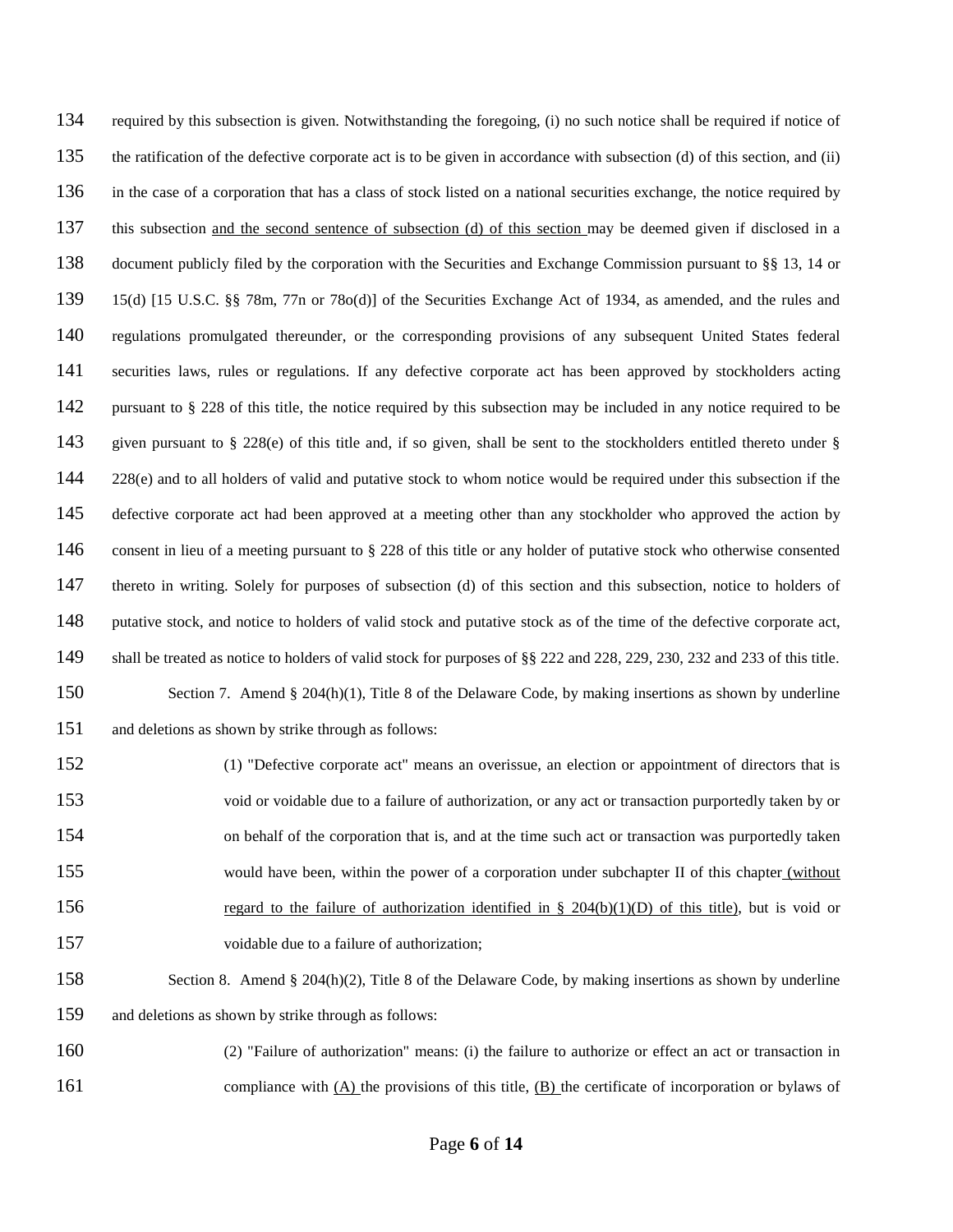162 the corporation, or  $(C)$  any plan or agreement to which the corporation is a party or the disclosure set forth in any proxy or consent solicitation statement, if and to the extent such failure would render such act or transaction void or voidable; or (ii) the failure of the board of directors or any 165 officer of the corporation to authorize or approve any act or transaction taken by or on behalf of the corporation that would have required for its due authorization the approval of the board of 167 directors or such officer;

 Section 9. Amend § 262(b), Title 8 of the Delaware Code, by making insertions as shown by underline and deletions as shown by strike through as follows:

 (b) Appraisal rights shall be available for the shares of any class or series of stock of a constituent corporation in a merger or consolidation to be effected pursuant to § 251 (other than a merger effected pursuant to § 251(g) of this title and, subject to paragraph (b)(3) of this section, § 251(h) of this title), § 252, § 254, § 255, § 256, § 257, § 258, § 263 or § 264 of this title:

- (1) Provided, however, that, except as expressly provided in § 363(b) of this title, no appraisal rights under this section shall be available for the shares of any class or series of stock, which stock, or depository receipts in respect thereof, at the record date fixed to determine the stockholders entitled to receive notice of the meeting of stockholders to act upon the agreement of 178 merger or consolidation (or, in the case of a merger pursuant to § 251(h), as of immediately prior to the execution of the agreement of merger), were either: (i) listed on a national securities exchange or (ii) held of record by more than 2,000 holders; and further provided that no appraisal rights shall be available for any shares of stock of the constituent corporation surviving a merger if 182 the merger did not require for its approval the vote of the stockholders of the surviving corporation 183 as provided in § 251(f) of this title. (2) Notwithstanding paragraph (b)(1) of this section, appraisal rights under this section shall be
- available for the shares of any class or series of stock of a constituent corporation if the holders 186 thereof are required by the terms of an agreement of merger or consolidation pursuant to §§ 251, 252, 254, 255, 256, 257, 258, 263 and 264 of this title to accept for such stock anything except:
- a. Shares of stock of the corporation surviving or resulting from such merger or 189 consolidation, or depository receipts in respect thereof;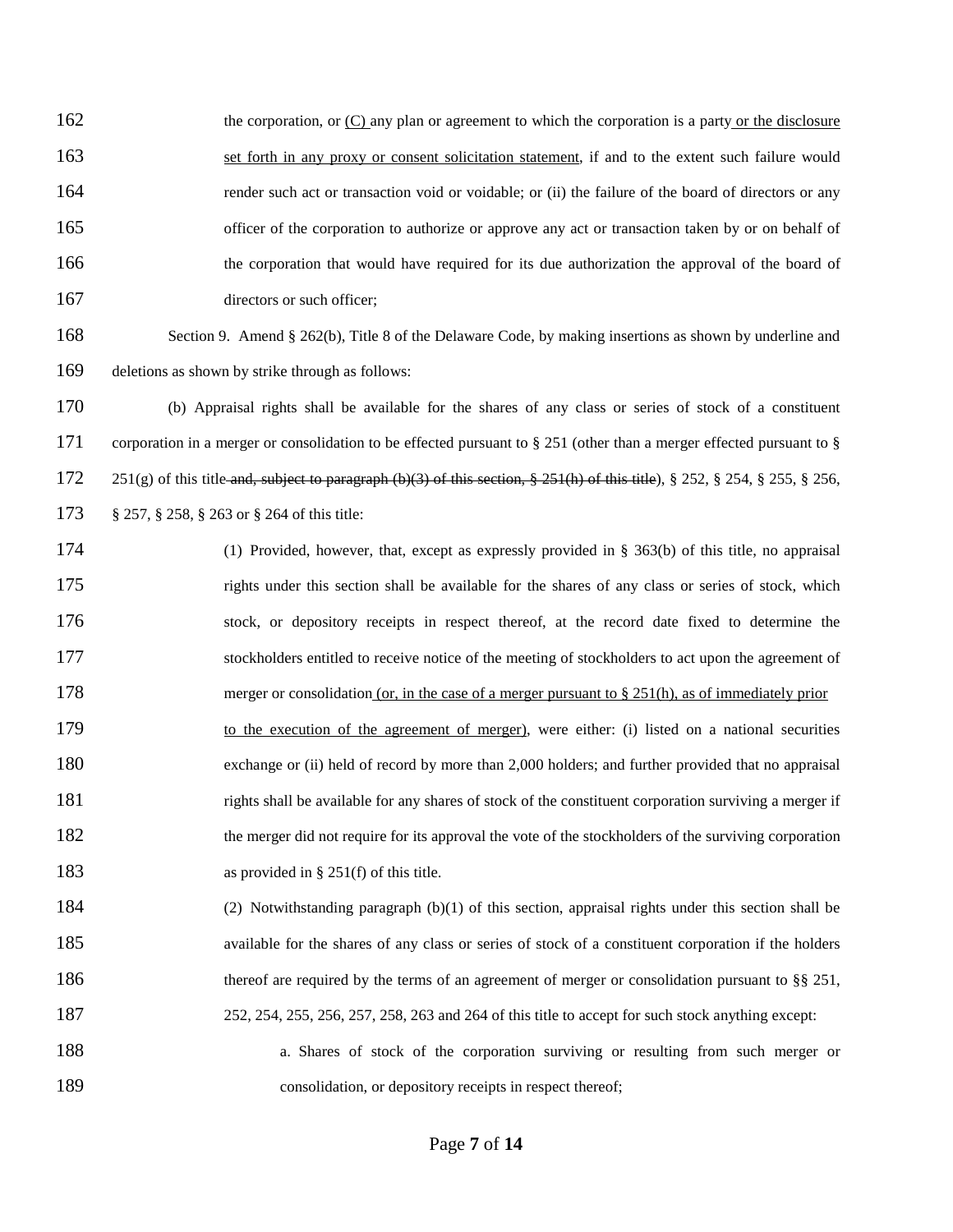b. Shares of stock of any other corporation, or depository receipts in respect thereof, which shares of stock (or depository receipts in respect thereof) or depository receipts at the effective date of the merger or consolidation will be either listed on a national securities exchange or held of record by more than 2,000 holders;

 c. Cash in lieu of fractional shares or fractional depository receipts described in the foregoing paragraphs (b)(2)a. and b. of this section; or

 d. Any combination of the shares of stock, depository receipts and cash in lieu of fractional shares or fractional depository receipts described in the foregoing paragraphs 198  $(b)(2)a$ , b. and c. of this section.

 (3) In the event all of the stock of a subsidiary Delaware corporation party to a merger effected 200 under  $\frac{251(h)}{8}$  253 or  $\frac{257}{6}$  267 of this title is not owned by the parent immediately prior to the merger, appraisal rights shall be available for the shares of the subsidiary Delaware corporation.

202 (4) In the event of an amendment to a corporation's certificate of incorporation contemplated by § 203 363(a) of this title, appraisal rights shall be available as contemplated by § 363(b) of this title, and the procedures of this section, including those set forth in subsections (d) and (e) of this section, shall apply as nearly as practicable, with the word "amendment" substituted for the words "merger or consolidation," and the word "corporation" substituted for the words "constituent corporation" and/or "surviving or resulting corporation."

 Section 10. Amend § 262(e), Title 8 of the Delaware Code, by making insertions as shown by underline and deletions as shown by strike through as follows:

 (e) Within 120 days after the effective date of the merger or consolidation, the surviving or resulting corporation or any stockholder who has complied with subsections (a) and (d) of this section hereof and who is otherwise entitled to appraisal rights, may commence an appraisal proceeding by filing a petition in the Court of Chancery demanding a determination of the value of the stock of all such stockholders. Notwithstanding the foregoing, at any time within 60 days after the effective date of the merger or consolidation, any stockholder who has not commenced an appraisal proceeding or joined that proceeding as a named party shall have the right to withdraw such stockholder's demand for appraisal and to accept the terms offered upon the merger or consolidation. Within 120 days after the effective date of the merger or consolidation, any stockholder who has complied with the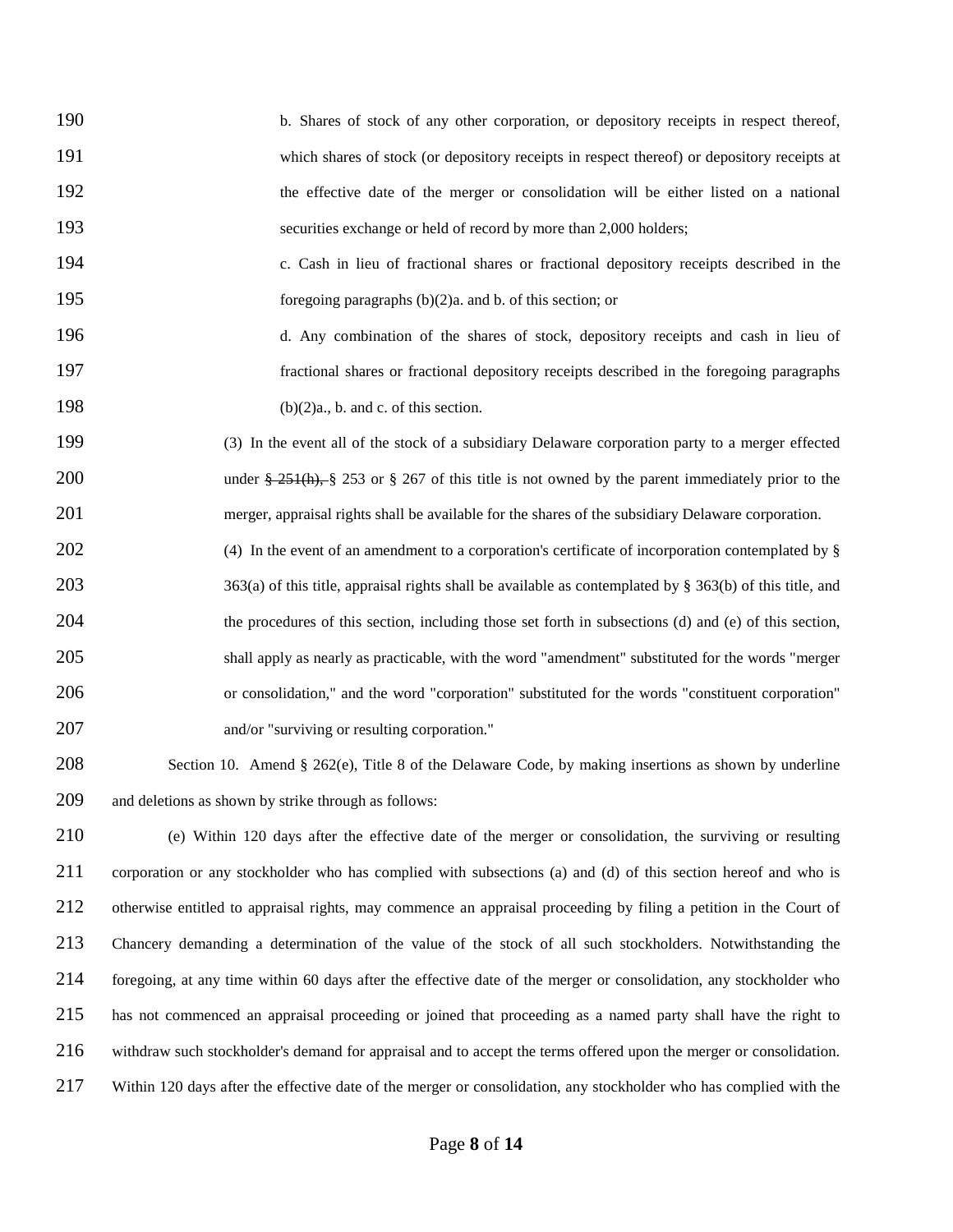218 requirements of subsections (a) and (d) of this section hereof, upon written request, shall be entitled to receive from 219 the corporation surviving the merger or resulting from the consolidation a statement setting forth the aggregate 220 number of shares not voted in favor of the merger or consolidation  $\frac{and}{or}$ , in the case of a merger approved pursuant 221 to § 251(h) of this title, the aggregate number of shares (other than any excluded stock (as defined in § 251(h)(6)d. 222 of this title)) that were the subject of, and were not tendered into, and accepted for purchase or exchange in, the offer 223 referred to in § 251(h)(2)), and, in either case, with respect to which demands for appraisal have been received and 224 the aggregate number of holders of such shares. Such written statement shall be mailed to the stockholder within 10 225 days after such stockholder's written request for such a statement is received by the surviving or resulting 226 corporation or within 10 days after expiration of the period for delivery of demands for appraisal under subsection 227 (d) of this section hereof, whichever is later. Notwithstanding subsection (a) of this section, a person who is the 228 beneficial owner of shares of such stock held either in a voting trust or by a nominee on behalf of such person may, 229 in such person's own name, file a petition or request from the corporation the statement described in this subsection.

230 Section 11. Amend § 284, Title 8 of the Delaware Code, by making insertions as shown by underline and 231 deletions as shown by strike through as follows:

232 § 284 Revocation or forfeiture of charter; proceedings.

233 (a) The Upon motion by the Attorney General, the Court of Chancery shall have jurisdiction to revoke or 234 forfeit the charter of any corporation for abuse, misuse or nonuse of its corporate powers, privileges or franchises. 235 The Attorney General shall<del>, upon the Attorney General's own motion or upon the relation of a proper party,</del> proceed 236 for this purpose by complaint in the county in which the registered office of the corporation is located Court of 237 Chancery.

238 (b) The Court of Chancery shall have power, by appointment of trustees, receivers or otherwise, to 239 administer and wind up the affairs of any corporation whose charter shall be revoked or forfeited by any courtthe 240 Court of Chancery under anythis section of this title or otherwise, and to make such orders and decrees with respect 241 thereto as shall be just and equitable respecting its affairs and assets and the rights of its stockholders and creditors.

- 242 (c) No proceeding shall be instituted under this section for nonuse of any corporation's powers, privileges 243 or franchises during the first 2 years after its incorporation.
- 244 Section 12. Amend § 313(b), Title 8 of the Delaware Code, by making insertions as shown by underline 245 and deletions as shown by strike through as follows: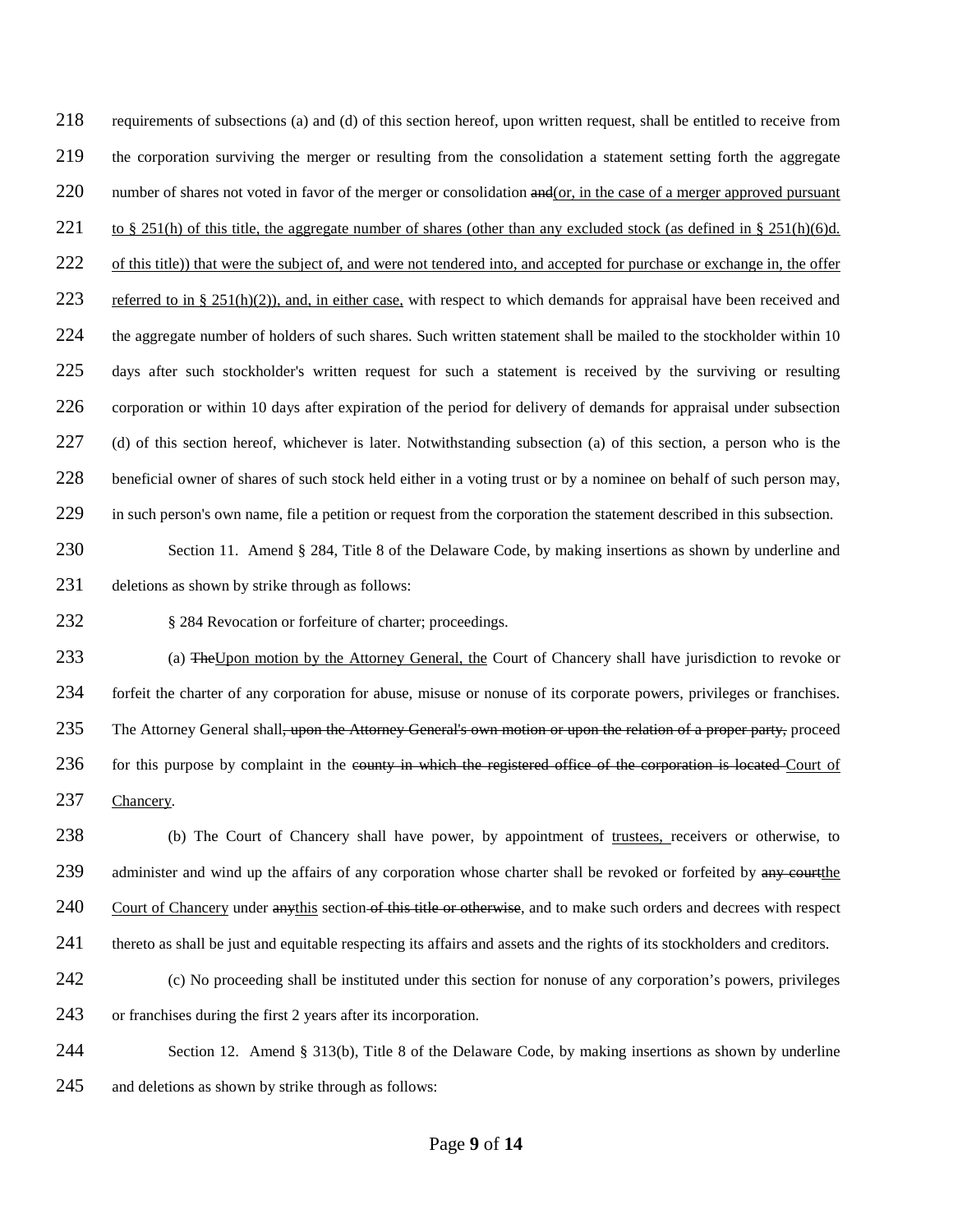(b) Upon the filing by the corporation of the proof of classification as required by subsection (a) of this 247 section, the filing of the certificate of revival and payment of the required filing fees, the Secretary of State shall issue a certificate that the corporation's certificate of incorporation or charter has been revived as of the date of the 249 eertificate and the corporation shall be revived with the same force and effect as provided in  $\S 312(e)$  of this title for other corporations.

 Section 13. Amend § 502(a), Title 8 of the Delaware Code, by making insertions as shown by underline and deletions as shown by strike through as follows:

 (a) Annually on or before March 1, every corporation now existing or hereafter incorporated under Chapter 1 of this title or which has accepted the Constitution of this State, shall make an annual franchise tax report to the 255 Secretary of State. The report shall be made on a form designated by the Secretary of State and shall be signed by the corporation's president, secretary, treasurer or other proper officer duly authorized so to act, or by any of its directors, or if filing an initial report by any incorporator in the event its board of directors shall not have been elected. The fact that an individual's name is signed on the report shall be prima facie evidence that such individual is authorized to certify the report on behalf of the corporation; however, the official title or position of the individual signing the corporate report shall be designated. The report shall contain the following information:

261 (1) The location of its registered office in this State, which shall include the street, number, city and postal code;

- (2) The name of the agent upon whom service of process against the corporation may be served;
- (3) The location of the principal place of business of the corporation, which shall include the street, number, city, state or foreign country;
- (4) The names and addresses of all the directors as of the filing date of the report and the name and 267 address of the officer who signs the report; provided, that other than an initial report, all reports shall list a director or directors excepting any report filed in conjunction with a certificate of 269 dissolution filed by an incorporator pursuant to § 274 of this title or a certificate of dissolution 270 filed pursuant to  $\S 275(c)$  of this title;
- (5) The number of shares and the par value per share of each class of capital stock having a par 272 value and the number of shares of each class of stock without par value which the corporation is authorized to issue; and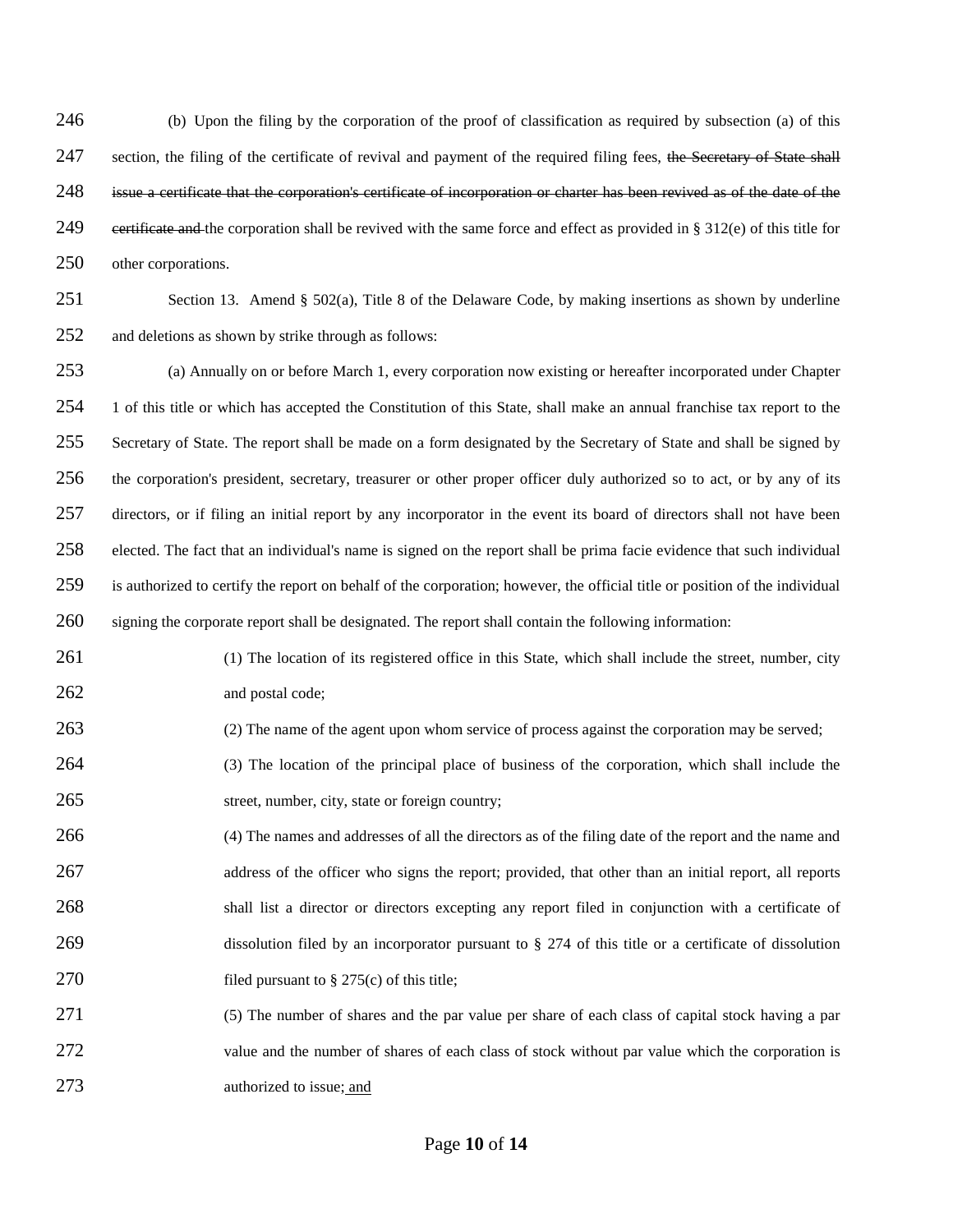| 274 | (6) If exempt from taxation for any cause, the specific facts entitling the corporation to exemption                       |
|-----|----------------------------------------------------------------------------------------------------------------------------|
| 275 | from taxation; and                                                                                                         |
| 276 | (76) Such additional information, schedules and attachments as the Secretary shall require to                              |
| 277 | ascertain the franchise tax due to the State.                                                                              |
| 278 | Section 14. Section 1 shall be effective on August 1, 2019.                                                                |
| 279 | Section 15. Sections 2 and 3 and Sections 11 through 13 shall be effective on August 1, 2018.                              |
| 280 | Section 16. Sections 4 through 8 shall be effective only with respect to defective corporate acts ratified or              |
| 281 | to be ratified pursuant to resolutions adopted by a board of directors on or after August 1, 2018.                         |
| 282 | Sections 9 and 10 shall be effective only with respect to a merger or consolidation<br>Section 17.                         |
| 283 | consummated pursuant to an agreement entered into on or after August 1, 2018.                                              |
| 284 | <b>SYNOPSIS</b>                                                                                                            |
| 285 | Section 1. Section 1 of this Act amends Section $102(a)(1)$ to provide that the name of a corporation must                 |
| 286 | be such as to distinguish it from the name of any registered series of a limited liability company.                        |
| 287 | Section 2. Sections 2 and 3 of this Act amend Section 114. Section 114 translates the provisions of Title 8,               |
| 288 | to determine which provisions apply to nonstock corporations. As amended, Section 114 allows nonstock                      |
| 289 | corporations to use the provisions of Sections 204 and 205 to ratify defective corporate acts.                             |
| 290 | Section 3. Sections 4 through 8 of this Act amend Section 204. The addition of new Section $204(c)(2)$                     |
| 291 | confirms that Section 204 remains available for use in ratifying defective corporate acts in circumstances where no        |
| 292 | valid stock is outstanding, consistent with the existing provisions of Section 204 specifying that only valid stock is     |
| 293 | entitled to vote on the ratification of a defective corporate act that requires or required a vote of stockholders.        |
| 294 | The changes to Section $204(d)$ clarify that, in cases where a vote of stockholders is being sought for the                |
| 295 | ratification of a defective corporate act at a meeting of stockholders, the notice that is required to be given to holders |
| 296 | of valid stock or putative stock as of the time of the defective corporate act may be given to the holders of valid        |
| 297 | stock or putative stock as of the record date for the defective corporate act if such defective corporate act involved     |
| 298 | the establishment of a record date. Section $204(g)$ is also being amended to provide that public companies may give       |
| 299 | such notice through disclosure in a document publicly filed with the Securities and Exchange Commission pursuant           |
| 300 | to Sections 13, 14 or 15(d) of the Securities Exchange Act of 1934.                                                        |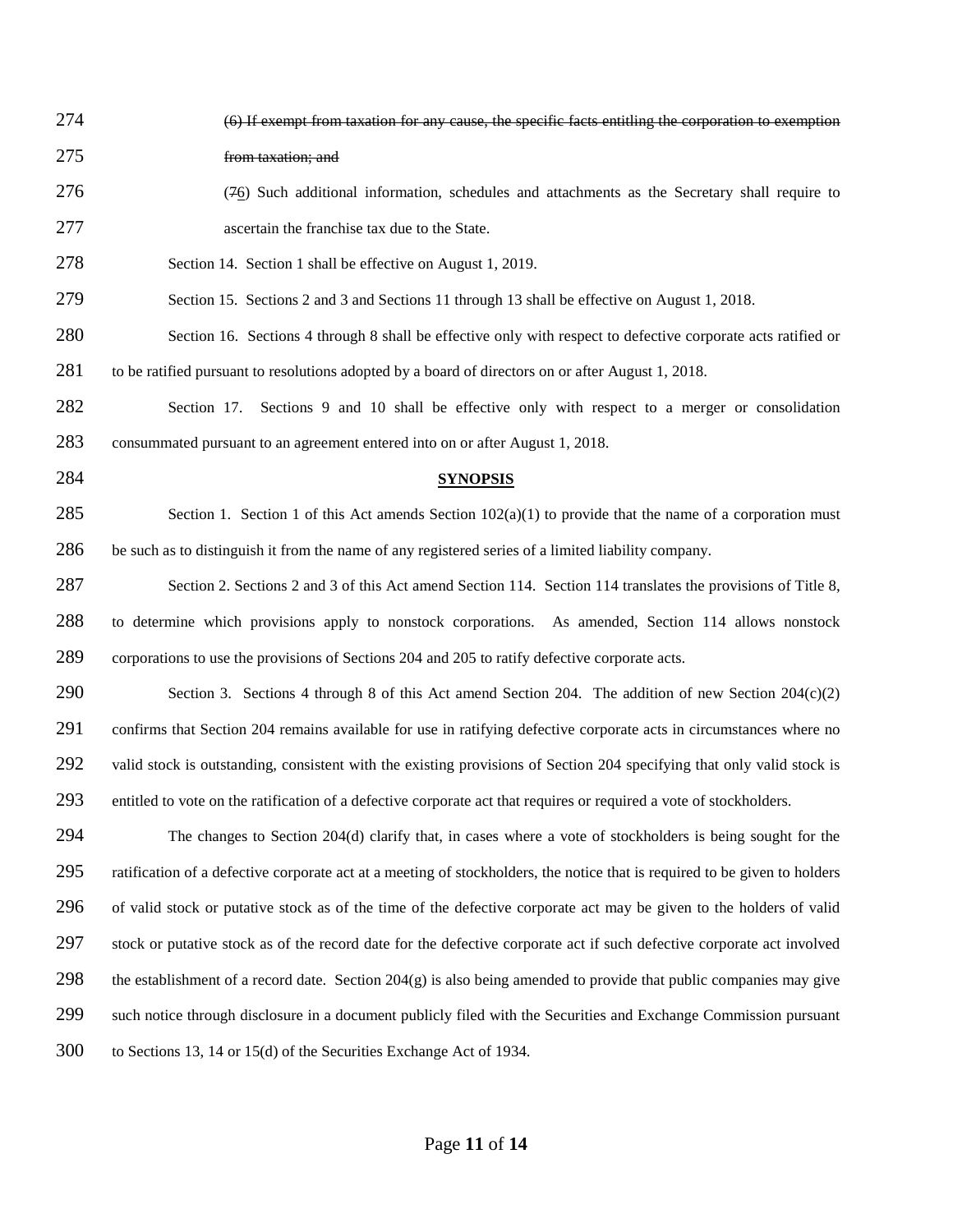Section 204(h)(1) is being amended to clarify and confirm that any act or transaction that a corporation takes that is within its power under subchapter II of the Delaware General Corporation Law (i.e., any act or transaction other than those that are expressly denied, such as the power of issuing bills, notes, or other evidences of debt for circulation as money, or carrying on the business of receiving deposits of money) may be subject to ratification under Section 204 if such act or transaction was void or voidable due to a "failure of authorization." The amendments to Section 204(h)(1) are intended to eliminate any implication from *Nguyen v. View, Inc.*, C.A. No. 11138-VCS (Del. Ch. June 6, 2017), suggesting that an act or transaction may not be within the power of a corporation—and therefore may not constitute a "defective corporate act" susceptible to cure by ratification—solely on the basis that it was not approved in accordance with the provisions of the Delaware General Corporation Law or the corporation's certificate of incorporation or bylaws. The amendments would not, however, disturb the power of the Court of Chancery to decline to validate a defective corporate act that had been ratified under Section 204, or to declare invalid any defective corporate act, on the basis that the failure of authorization that rendered such act void or voidable involved a deliberate withholding of any consent or approval required under the Delaware General Corporation Law, the certificate of incorporation or bylaws, nor would it limit, eliminate, modify or qualify any other power expressly granted to the Court of Chancery under Section 205 of the Delaware General Corporation Law.

 Section 204(h)(2) is being amended to make clear that the failure of an act or transaction to be approved in compliance with the disclosure set forth in any proxy or consent solicitation statement may constitute a failure of authorization.

 Section 4. Sections 9 and 10 of this Act amend Section 262. The amendments to Section 262(b) will apply the "market out" exception to the availability of statutory appraisal rights to "intermediate form" mergers effected pursuant to Section 251(h). As currently drafted, Section 262(b)(3) provides that, if all of the stock of a subsidiary Delaware corporation party to a merger effected pursuant to Section 251(h) are not owned by the parent immediately prior to the merger, appraisal rights will be available for the shares of the subsidiary Delaware corporation, whether or not the market out exception would otherwise apply to an analogous "long form" merger, effectively ensuring that the market out exception will not be available to any exchange offer effected pursuant to Section 251(h). As amended, Section 262(b) will provide that, in the case of a merger pursuant to Section 251(h), appraisal rights will not be available for the shares of any class or series of stock of a target corporation that were listed on a national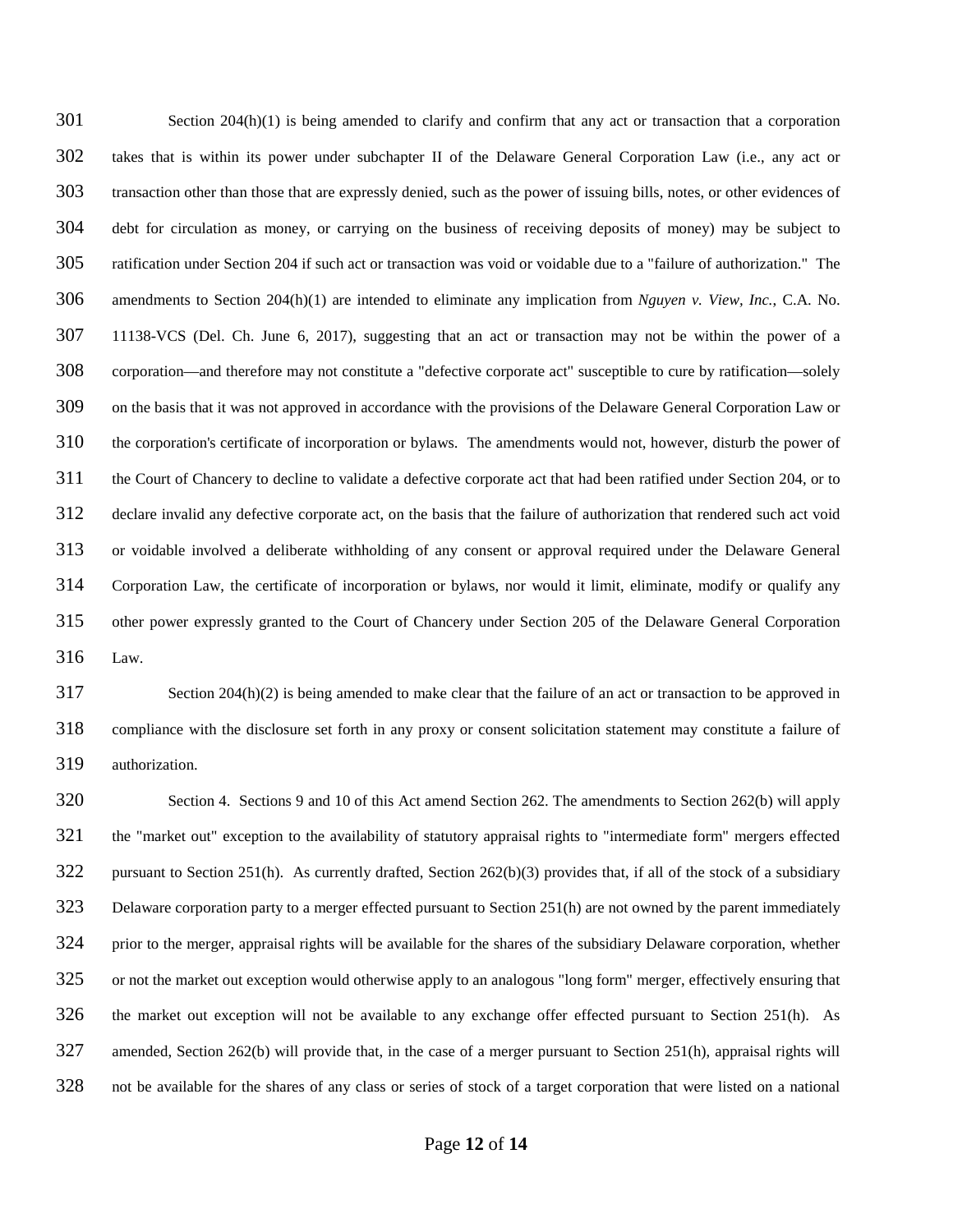securities exchange or held of record by more than 2,000 holders as of immediately prior to the execution of the agreement of merger, so long as such holders are not required to accept for their shares anything except (i) stock of the surviving corporation (or depository receipts in respect thereof), (ii) stock of any other corporation (or depository receipts in respect thereof) that at the effective time of the merger will be listed on a national securities exchange or held of record by more than 2,000 holders, (iii) cash in lieu of fractional shares or fractional depository receipts in respect of the foregoing, or (iv) any combination of the foregoing shares of stock, depository receipts and cash in lieu of fractional shares or fractional depository receipts.

 The changes to Section 262(e) effect a technical clarifying change with respect to the statement required to be furnished by the surviving corporation thereunder. Currently, Section 262(e) requires the surviving corporation to provide, upon request and subject to specified conditions, a statement to dissenting stockholders setting forth the aggregate number of shares that were not voted in favor of the merger or consolidation and as to which demands for appraisal have been received, and the aggregate number of holders of such shares. The changes to Section 262(e) give recognition to the fact that, in the case of a merger effected pursuant to Section 251(h), no shares are "voted" for the adoption of the agreement of merger. Instead, if a requisite number of shares of a target corporation are tendered for purchase or exchange in a tender offer satisfying the requirements of Section 251(h), the merger of the target corporation may be effected without a vote of its stockholders. The amendment to Section 262(e) thus clarifies that the statement provided pursuant thereto in connection with a merger effected under Section 251(h) must set forth the relevant shares not tendered for exchange or purchase rather than the shares not voted for the merger.

 Section 5. Section 11 of this Act amends Section 284 to clarify that the Attorney General has the exclusive authority to move for the revocation or forfeiture of a charter of a corporation pursuant to Section 284. As amended, Section 284 also clarifies that, in light of electronic filing, the Attorney General may file a complaint seeking revocation or forfeiture in the Court of Chancery without regard to county. Section 284 is also amended to provide expressly that the Court of Chancery has the power to appoint a trustee to administer and wind up the affairs of a corporation whose charter has been revoked or forfeited pursuant to Section 284.

 Section 6. Section 12 of this Act amends Section 313(b) to reflect the current practice of the Office of the Secretary of State relating to the filing of certificates of revival for exempt corporations. Section 13 of this Act